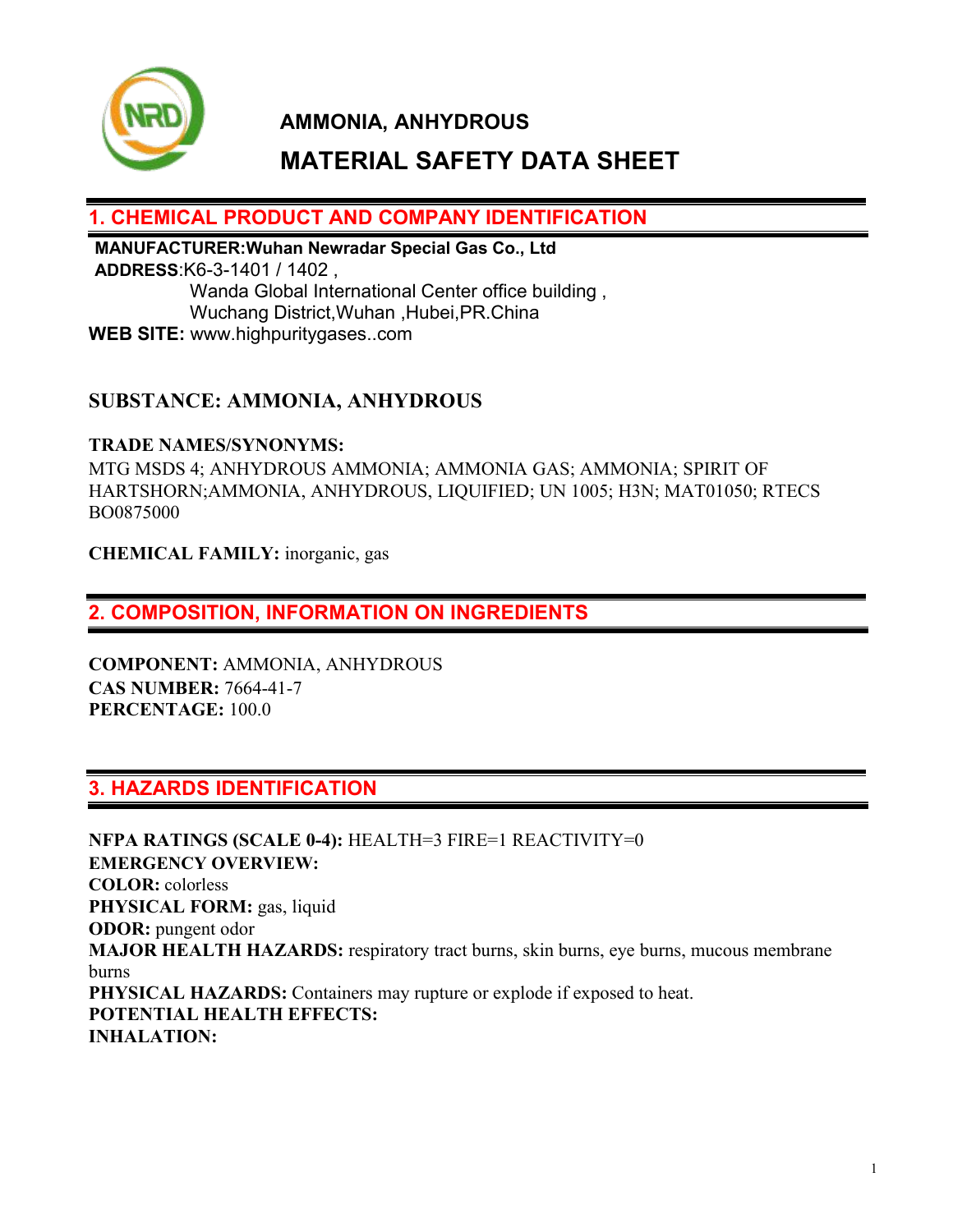

**SHORT TERM EXPOSURE:** burns **LONG TERM EXPOSURE:** burns **SKIN CONTACT: SHORT TERM EXPOSURE:** burns **LONG TERM EXPOSURE:** burns **EYE CONTACT: SHORT TERM EXPOSURE:** burns **LONG TERM EXPOSURE:** burns **INGESTION: SHORT TERM EXPOSURE:** burns **LONG TERM EXPOSURE:** burns

# **4. FIRST AID MEASURES**

**INHALATION:** If adverse effects occur, remove to uncontaminated area. Give artificial respiration if not breathing. If breathing is difficult, oxygen should be administered by qualified personnel. Get immediate medical attention.

**SKIN CONTACT:** Wash skin with soap and water for at least 15 minutes while removing contaminated clothing and shoes. Get immediate medical attention. Thoroughly clean and dry contaminated clothing and shoes before reuse. Destroy contaminated shoes.

**EYE CONTACT:** Immediately flush eyes with plenty of water for at least 15 minutes. Then get immediate medical attention.

**INGESTION:** DO NOT induce vomiting. Never make an unconscious person vomit or drink fluids. Give large amounts of water or milk. When vomiting occurs, keep head lower than hips to help prevent aspiration. If person is unconscious, turn head to side. Get medical attention immediately.

**NOTE TO PHYSICIAN:** For inhalation, consider oxygen. For ingestion, consider esophagus copy. Avoid astric lavage.

## **5. FIRE FIGHTING MEASURES**

**FIRE AND EXPLOSION HAZARDS:** Negligible fire hazard. Moderate explosion hazard.

Containers may rupture or explode if exposed to heat.

**EXTINGUISHING MEDIA:** carbon dioxide, regular dry chemical

Large fires: Use regular foam or flood with fine water spray.

**FIRE FIGHTING:** Do not get water inside container. Move container from fire area if it can bedone without risk. Cool containers with water spray until well after the fire is out. Stay away from the ends of tanks. Keep unnecessary people away, isolate hazard area and deny entry. Stop flow of gas.

**LOWER FLAMMABLE LIMIT:** 15%

**UPPER FLAMMABLE LIMIT:** 28%

**AUTOIGNITION:** 1204 F (651 C)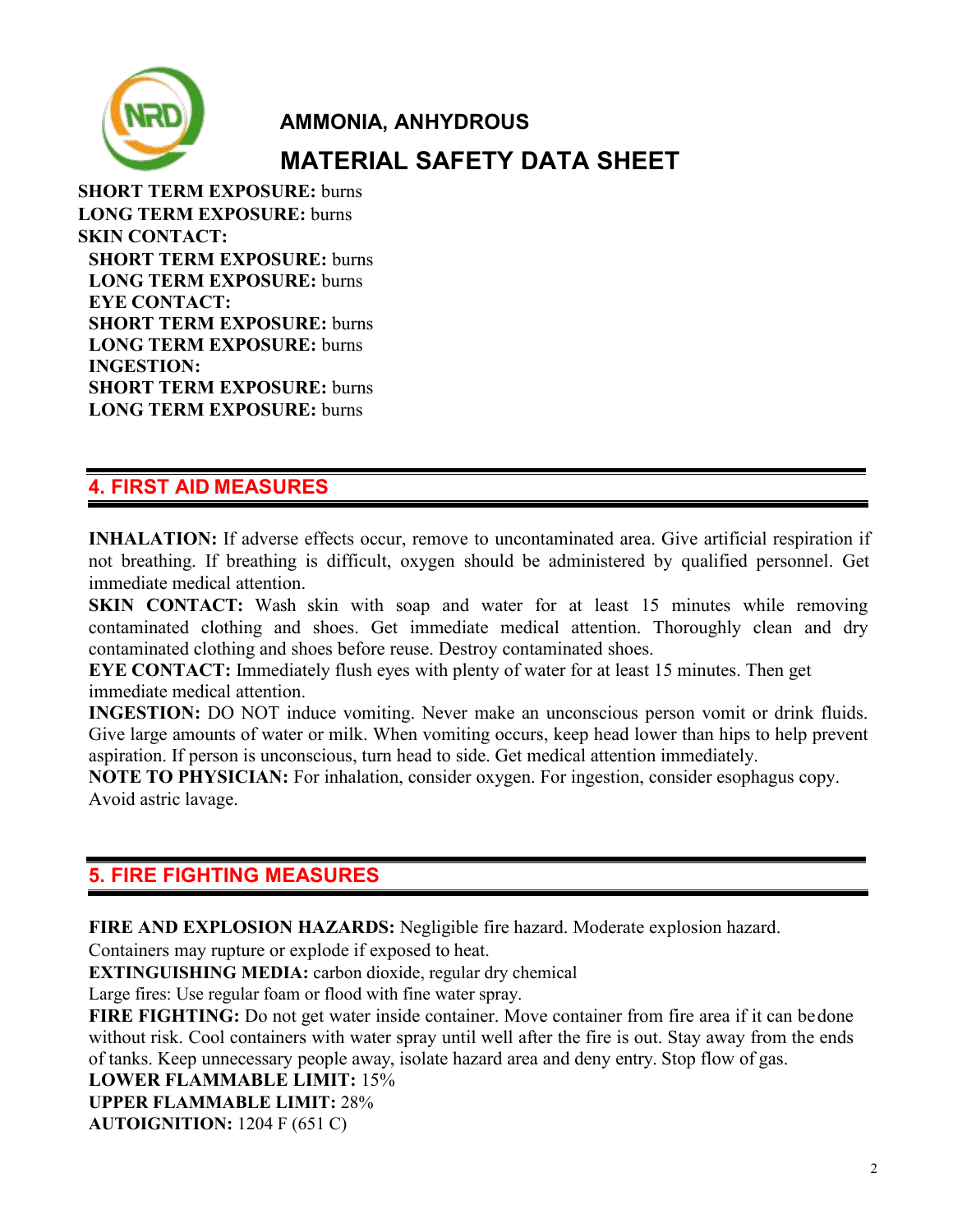

# **MATERIAL SAFETY DATA SHEET**

# **6. ACCIDENTAL RELEASE MEASURES**

#### **AIR RELEASE:**

Reduce vapors with water spray. Collect runoff for disposal as potential hazardous waste.

#### **SOIL RELEASE:**

Trap spilled material at bottom in deep water pockets, excavated holding areas orwithin sand bag barriers. Dike for later disposal. Add dilute acid. Absorb with sand or other non-combustible material.

## **WATER RELEASE:**

Collect spilled material using mechanical equipment.

#### **OCCUPATIONAL RELEASE:**

Stop leak if possible without personal risk. Reduce vapors with water spray. Do not get water directly on material. Do not get water inside container. Keep unnecessary people away, isolate hazard area and deny entry. Small spills: Flood with water. Large spills: Dike for later disposal. Stay upwind and keep out of low areas. Ventilate closed spaces before entering. Evacuation radius: 150 feet. Notify Local Emergency Planning Committee and State Emergency Response Commission for release greater than or equal to RQ (U.S. SARA Section 304). If release occurs in the U.S. and is reportable under CERCLA Section 103, notify the National Response Center at (800)424-8802 (USA) or (202)426-2675 (USA).

## **7. HANDLING AND STORAGE**

**STORAGE:** Store and handle in accordance with all current regulations and standards. Subject to storage regulations: U.S. OSHA 29 CFR 1910.111. Protect from physical damage. Store outside or in a detached building. Inside storage: Store in a cool, dry place. Store in a well-ventilated area. Avoid heat, flames, sparks and other sources of ignition. Keep separated from incompatible substances. Store in a cool, dry place. Store in a well-ventilated area. Notify State Emergency Response Commission for storage or use at amounts greater than or equal to the TPQ (U.S. EPA SARA Section 302). SARA Section 303 requires facilities storing a material with a TPO to participate in local emergency response planning (U.S. EPA 40 CFR 355.30).

## **8. EXPOSURE CONTROLS, PERSONAL PROTECTION**

#### **EXPOSURE LIMITS: AMMONIA, ANHYDROUS:**

 ppm (35 mg/m3) OSHA TWA ppm (27 mg/m3) OSHA STEL (vacated by 58 FR 35338, June 30, 1993) 25 ppm ACGIH TWA ppm ACGIH STEL ppm (18 mg/m3) NIOSH recommended TWA 10 hour(s) ppm (27 mg/m3) NIOSH recommended STEL

**VENTILATION:** Provide local exhaust ventilation system. Ensure compliance with applicable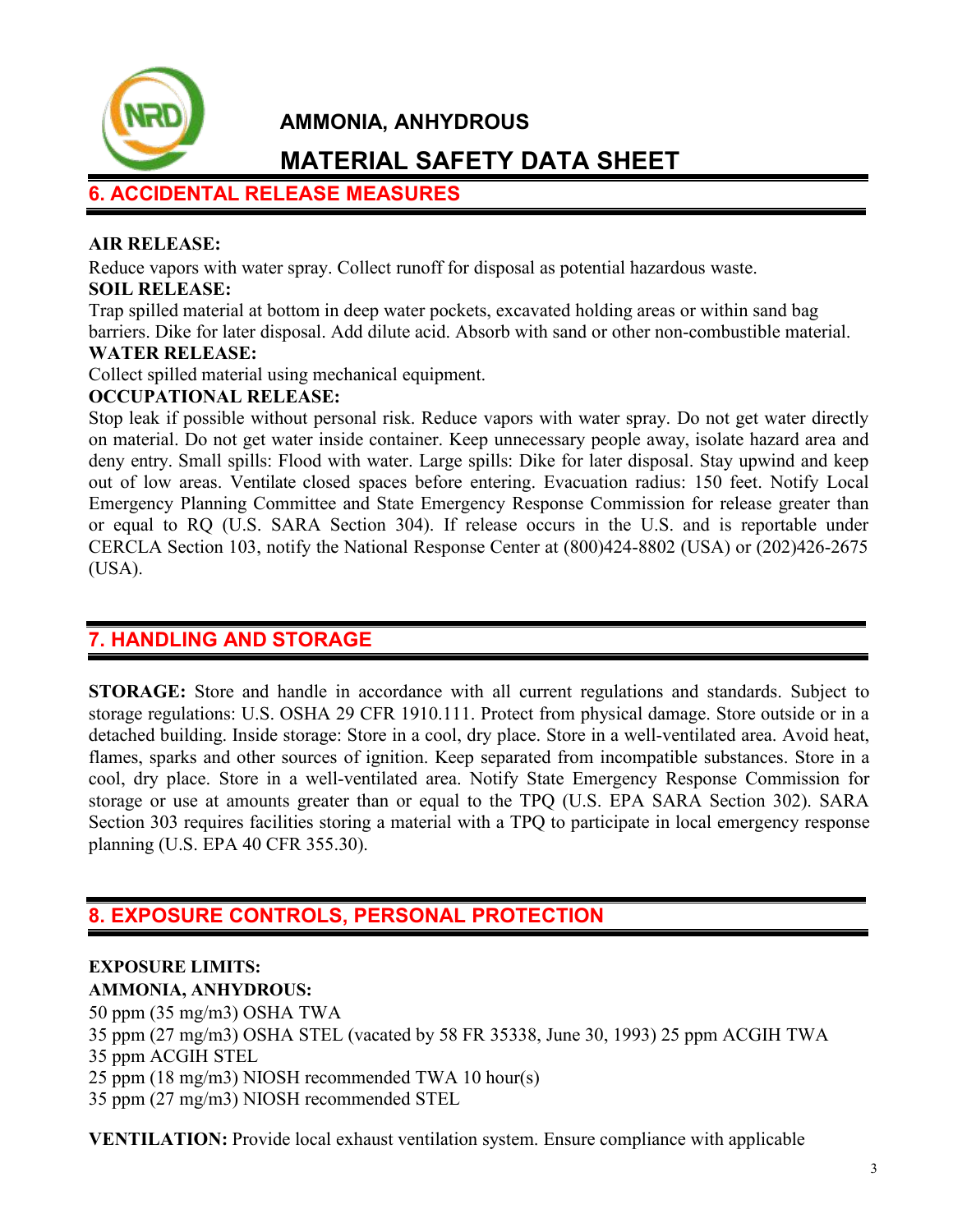

exposure limits.

**EYE PROTECTION:** Wear splash resistant safety goggles with a faceshield. Provide an emergency eye wash fountain and quick drench shower in the immediate work area.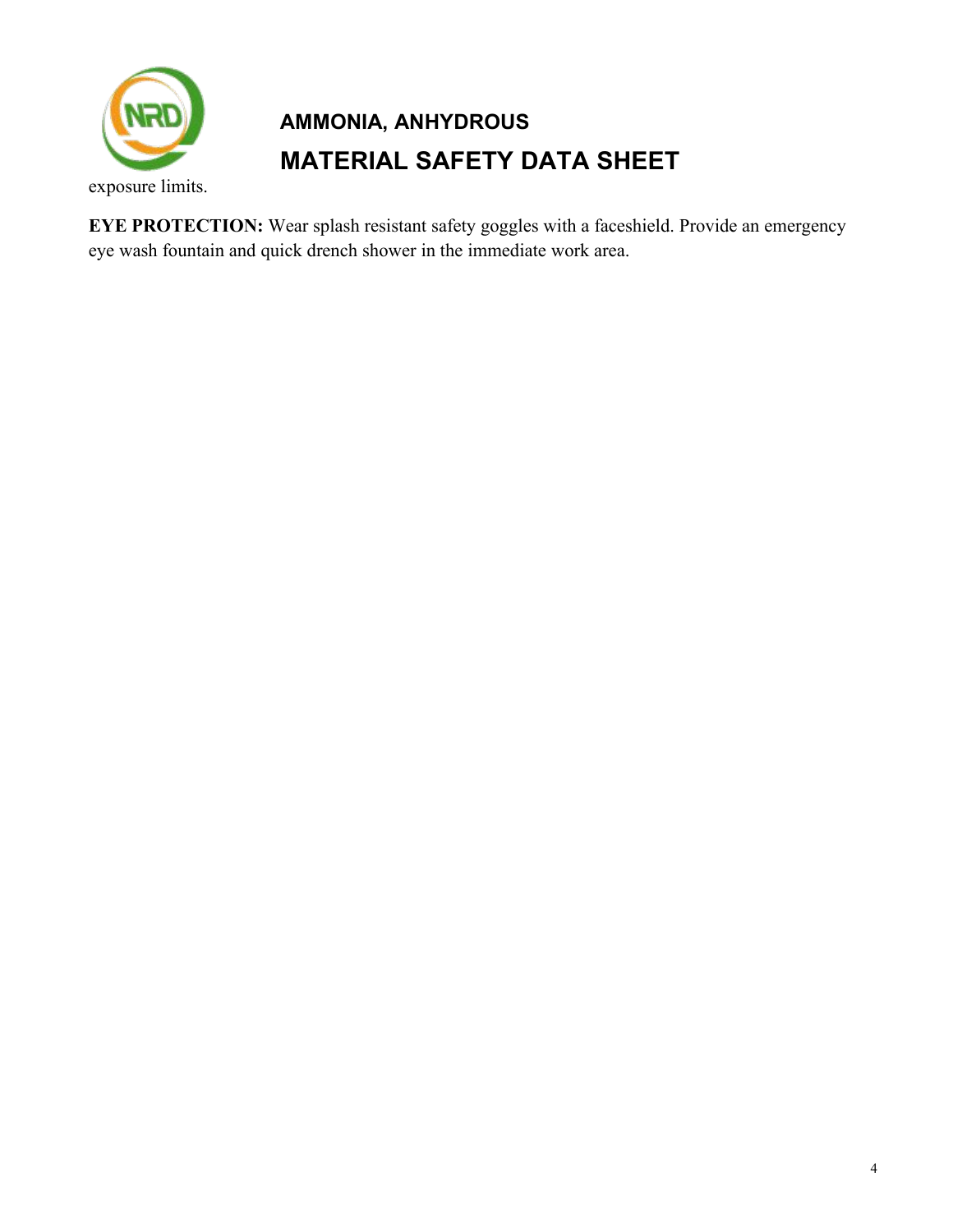

**CLOTHING:** Wear appropriate chemical resistant clothing.

**GLOVES:** Wear appropriate chemical resistant gloves.

**RESPIRATOR:** The following respirators and maximum use concentrations are drawn from NIOSH and/or OSHA.

#### **250 ppm**

Any chemical cartridge respirator with cartridge(s) providing protection against this substance. Any supplied-air respirator.

#### **300 ppm**

Any supplied-air respirator operated in a continuous-flow mode.

Any powered, air-purifying respirator with cartridge(s) providing protection against this substance. Any chemical cartridge respirator with a full facepiece and cartridge(s) providing protection against this substance.

Any air-purifying respirator with a full facepiece and a canister providing protection against this substance.

Any self-contained breathing apparatus with a full

facepiece. Any supplied-air respirator with a full facepiece.

#### **Escape -**

Any air-purifying respirator with a full facepiece and a canister providing protection against this substance.Any appropriate escape-type, self-contained breathing apparatus.

**For Unknown Concentrations or Immediately Dangerous to Life or Health -**

Any supplied-air respirator with full facepiece and operated in a pressure-demand or other positive pressure mode in combination with a separate escape supply.Any self-contained breathing apparatus with a full facepiece.

## **9. PHYSICAL AND CHEMICAL PROPERTIES**

**PHYSICAL STATE:** gas **COLOR:** colorless **PHYSICAL FORM:** gas, liquid **ODOR:** pungent odor **MOLECULAR WEIGHT:** 17.03 **MOLECULAR FORMULA:** N-H3 **BOILING POINT:** -27 F (-33 C) **FREEZING POINT:** -108 F (-78 C) **VAPOR PRESSURE:** 6658 mmHg @ 21 C **VAPOR DENSITY (air=1):** 0.5967 **SPECIFIC GRAVITY:** Not applicable **DENSITY:** 0.7067 g/L @ 25 C **WATER SOLUBILITY:** 38% @ 20 C **PH:** 11.6 (1.0 N solution) **VOLATILITY:** Not applicable **ODOR THRESHOLD:** 1-5 ppm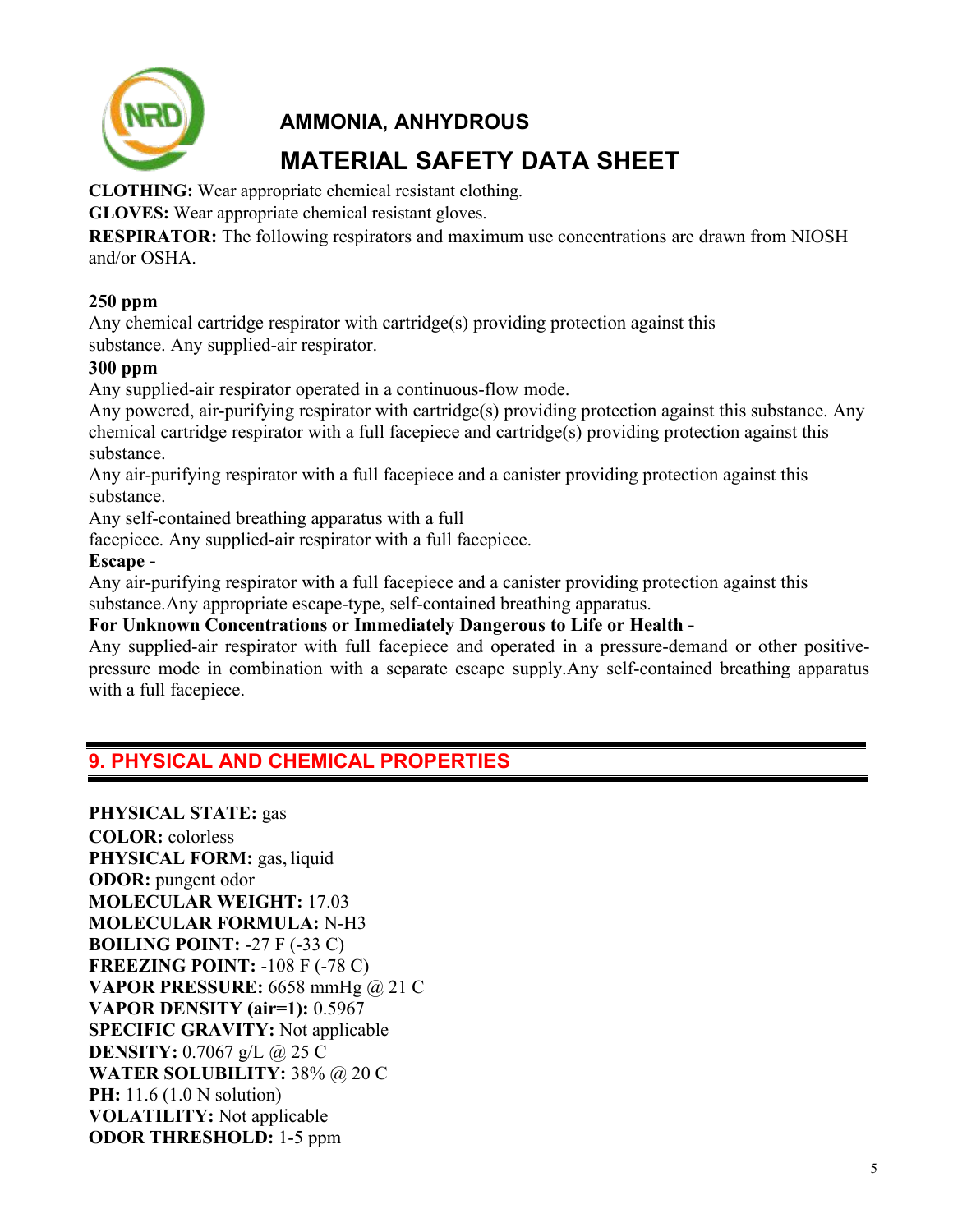

# **MATERIAL SAFETY DATA SHEET**

**EVAPORATION RATE:** Not applicable **COEFFICIENT OF WATER/OIL DISTRIBUTION:** Not applicable **SOLVENT SOLUBILITY: Soluble:** methanol, ethanol, chloroform, ether, organic solvents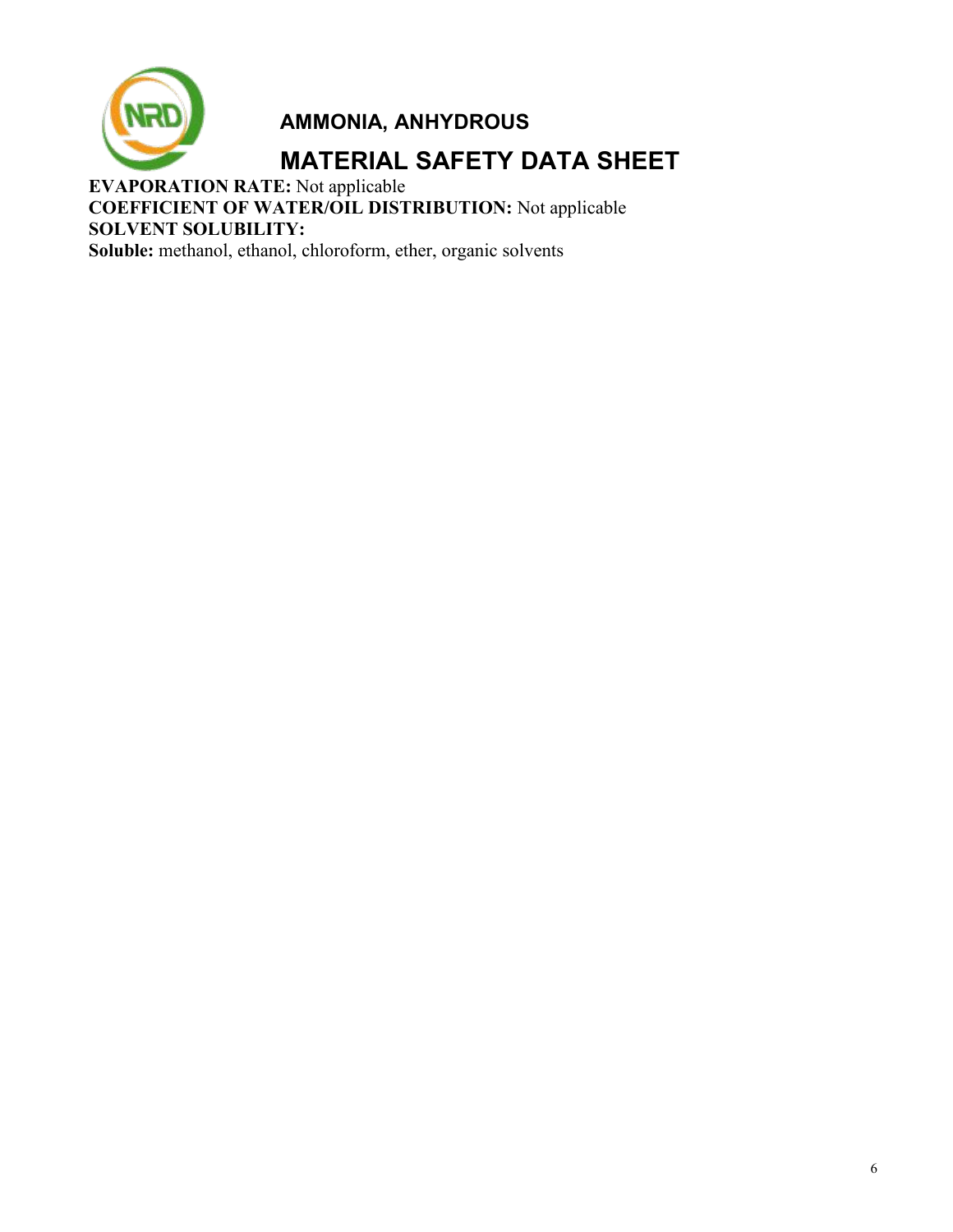

# **MATERIAL SAFETY DATA SHEET**

# **10. STABILITY AND REACTIVITY**

**REACTIVITY:** Stable at normal temperatures and pressure.

**CONDITIONS TO AVOID:** Minimize contactwith material. Avoid inhalation of material or combustion

by-products. Containers may rupture or explode if exposed to heat.

**INCOMPATIBILITIES:** acids, combustible materials, metals, oxidizing materials, metal salts, halo carbons, halogens, amines, reducing agents, cyanides, bases

**HAZARDOUS DECOMPOSITION:**

Thermal decomposition products: ammonia, oxides of nitrogen **POLYMERIZATION:** Will not polymerize.

# **11. TOXICOLOGICAL INFORMATION**

**AMMONIA, ANHYDROUS: TOXICITY DATA:** 2000 ppm/4 hour(s) inhalation-rat LC50 **LOCAL EFFECTS:** Corrosive: inhalation, skin, eye, ingestion **ACUTE TOXICITY LEVEL:** Toxic: inhalation **MEDICAL CONDITIONS AGGRAVATED BY EXPOSURE:** eye disorders, respiratory disorders, skin disorders and allergies **TUMORIGENIC DATA:** Available. **MUTAGENIC DATA:** Available.

# **12. ECOLOGICAL INFORMATION**

#### **ECOTOXICITY DATA:**

**FISH TOXICITY:** 1600 ug/L 96 hour(s) LC50 (Mortality) Common jollytail (Galaxias maculatus) **INVERTEBRATE TOXICITY:** 7700 ug/L 96 hour(s) LC50 (Immobilization) Ark shell (Anadara granosa)

**ALGAL TOXICITY:** 2100-2300 ug/L NR hour(s) (Abundance) Algae,phytoplankton,algal mat (Algae)

**PHYTOTOXICITY:** 16500 ug/L 30 hour(s) (Abundance) Common water-nymph (Najas guadalupensis)

**OTHER TOXICITY:** 27200 ug/L 30 hour(s) LETH (Mortality) Frog (Rana sp)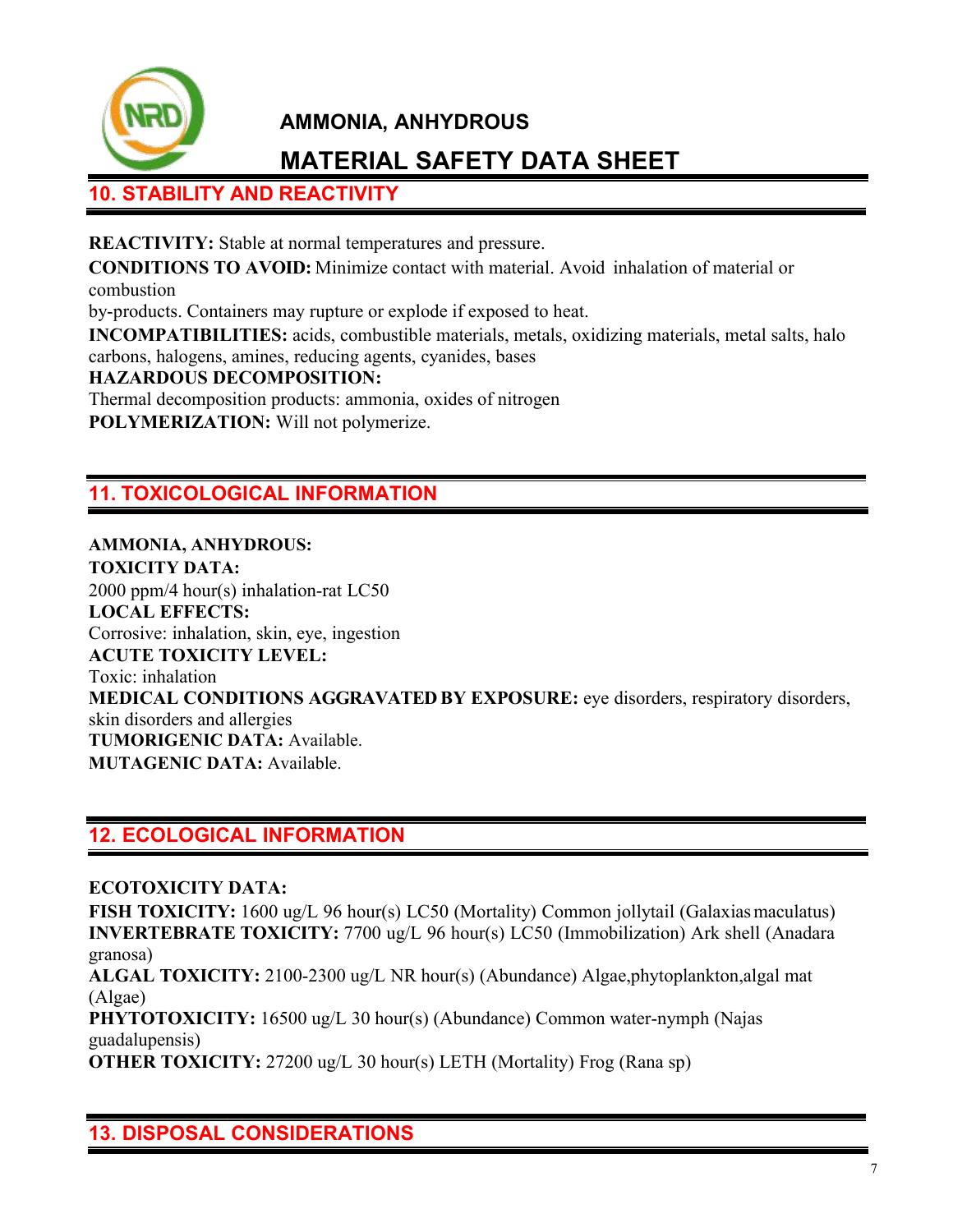

Dispose in accordance with all applicable regulations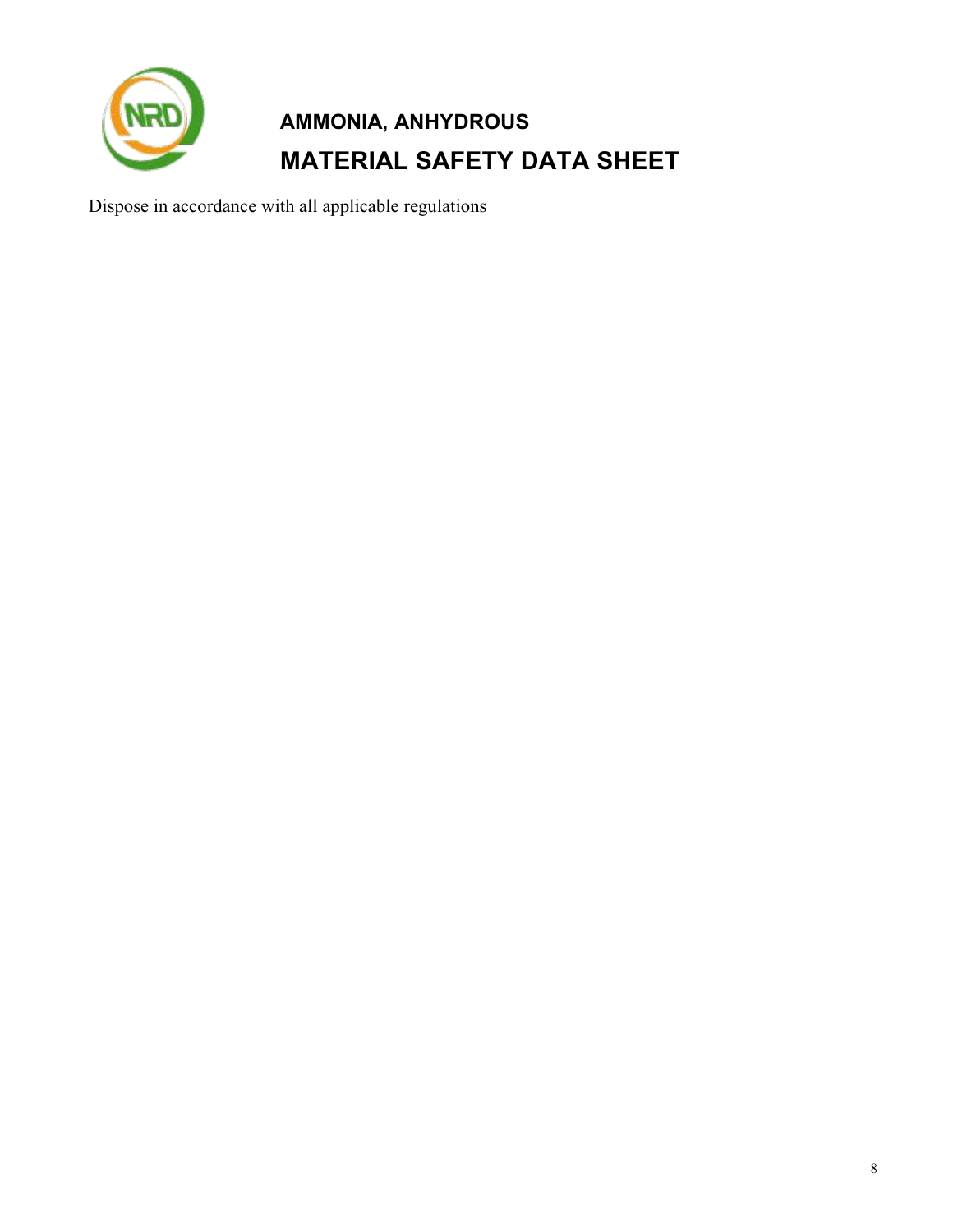

# **MATERIAL SAFETY DATA SHEET**

## **14. TRANSPORT INFORMATION**

**INTERNATIONAL U.S. DOT 49 CFR 172.101: PROPER SHIPPING NAME:** Ammonia, anhydrous **ID NUMBER:** UN1005 **HAZARD CLASS OR DIVISION:** 2.3 **LABELING REQUIREMENTS:** 2.3; 8 **QUANTITY LIMITATIONS: PASSENGER AIRCRAFT OR RAILCAR:** Forbidden **CARGO AIRCRAFT ONLY:** Forbidden **ADDITIONAL SHIPPING DESCRIPTION:** Toxic-Inhalation Hazard Zone D **CANADIAN TRANSPORTATION OF DANGEROUS GOODS: SHIPPING NAME:** Ammonia, anhydrous **UN NUMBER:** UN1005 **CLASS:** 2.3; 8

### **15. REGULATORY INFORMATION**

**U.S. REGULATIONS: CERCLA SECTIONS 102a/103 HAZARDOUS SUBSTANCES (40 CFR 302.4): AMMONIA, ANHYDROUS:** 100 LBS RQ **SARA TITLE III SECTION 302 EXTREMELY HAZARDOUS SUBSTANCES (40 CFR 355.30): AMMONIA, ANHYDROUS:** 500 LBS TPQ **SARA TITLE III SECTION 304 EXTREMELY HAZARDOUS SUBSTANCES (40 CFR 355.40): AMMONIA, ANHYDROUS:** 100 LBS RQ **SARA TITLE III SARA SECTIONS 311/312 HAZARDOUS CATEGORIES (40 CFR 370.21):** ACUTE: Yes CHRONIC: No FIRE: No REACTIVE: No SUDDEN RELEASE: Yes **SARA TITLE III SECTION 313 (40 CFR 372.65): AMMONIA, ANHYDROUS OSHA PROCESS SAFETY (29CFR1910.119): AMMONIA, ANHYDROUS:** 10000 LBS TQ **STATE REGULATIONS: California Proposition 65:** Not regulated. **CANADIAN REGULATIONS: WHMIS CLASSIFICATION:** A, E **NATIONAL INVENTORY STATUS: U.S. INVENTORY (TSCA):** Listed on inventory. **TSCA**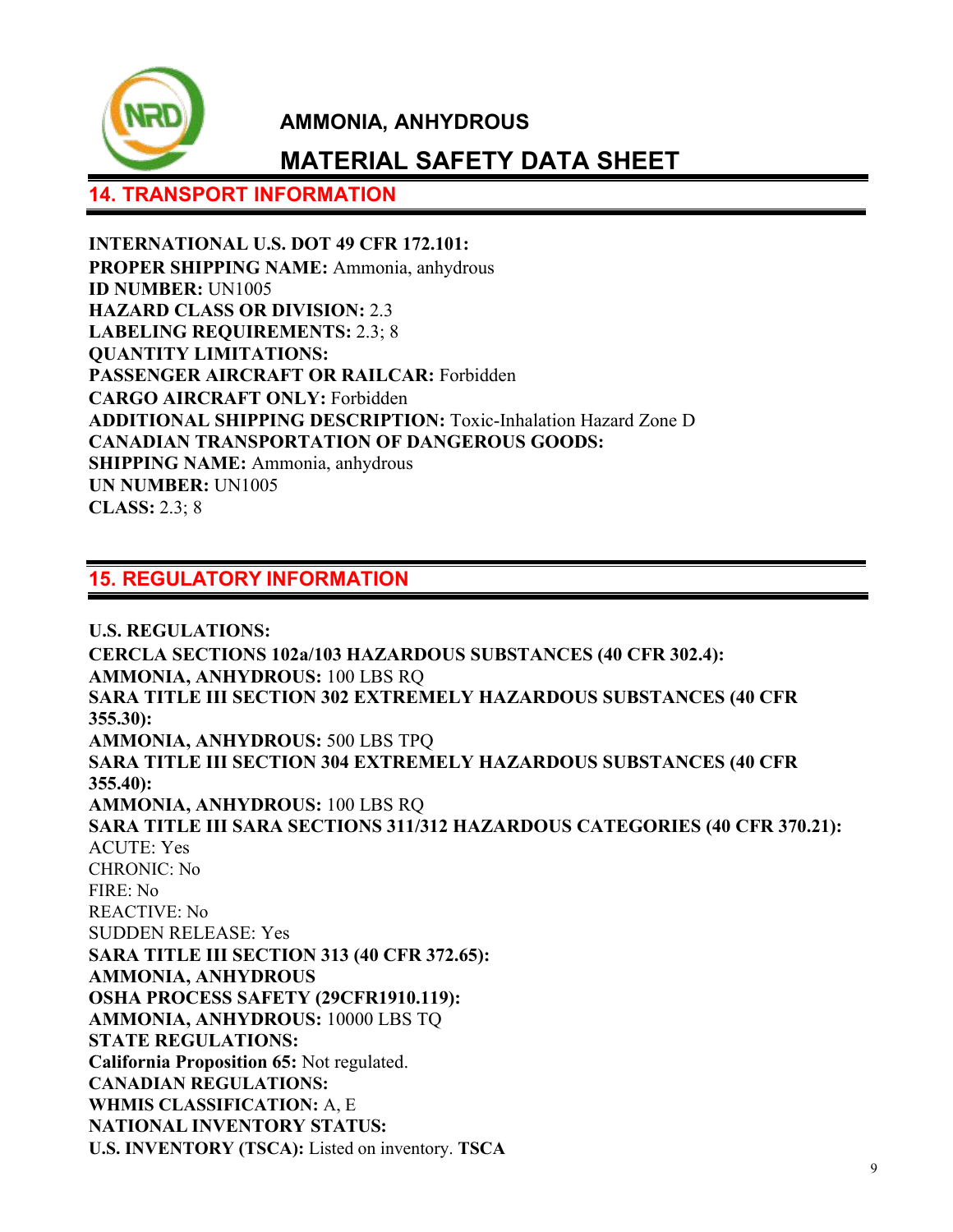

**MATERIAL SAFETY DATA SHEET**

**12(b) EXPORT NOTIFICATION:** Not listed. **CANADA INVENTORY (DSL/NDSL):** Not determined.